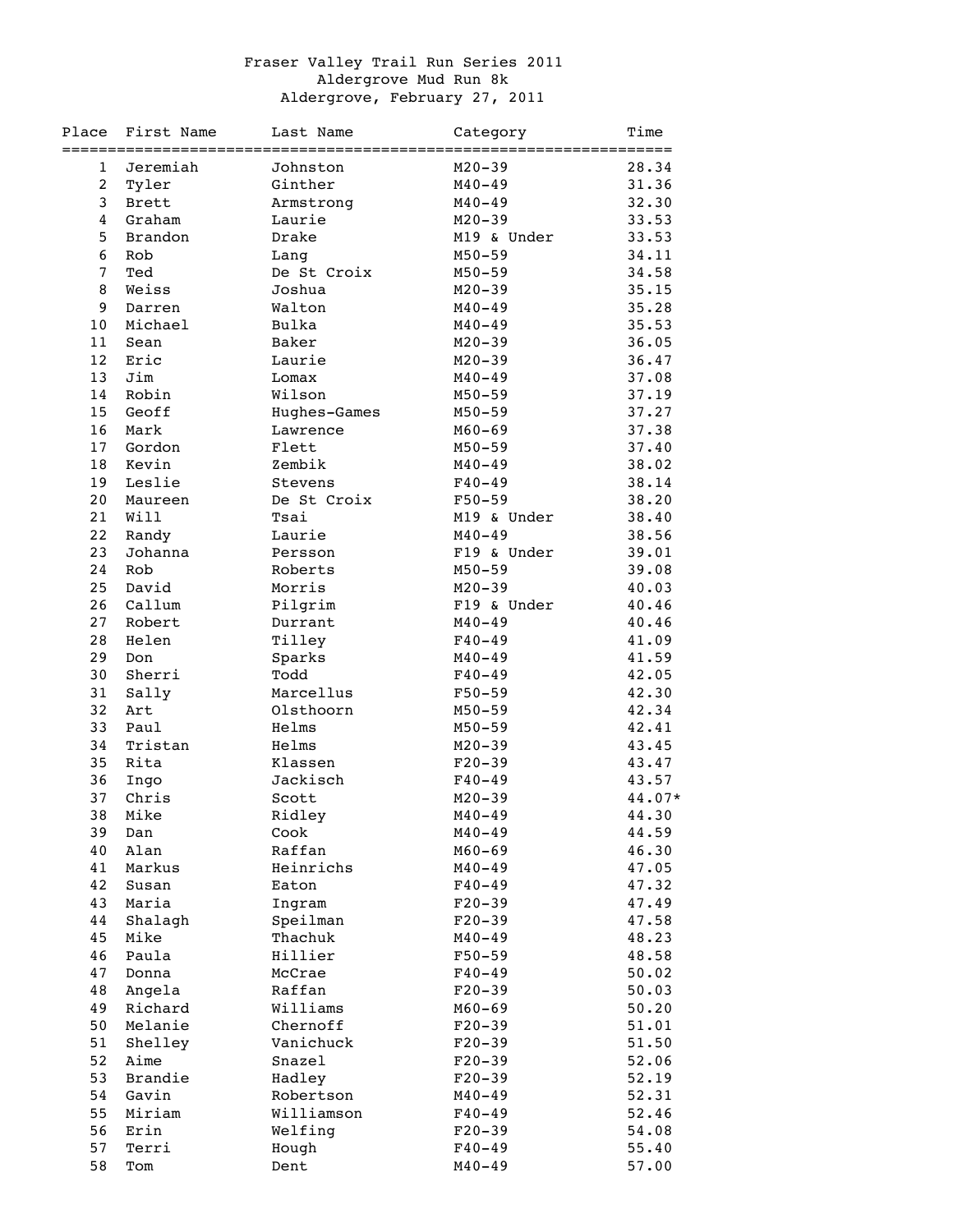| 59 | Rob     | Daniel       | $M70+$     | 57.47 |
|----|---------|--------------|------------|-------|
| 60 | Carol   | Crossen      | $F40 - 49$ | 58.33 |
| 61 | Lisa    | Hughes       | $F40 - 49$ | 58.34 |
| 62 | Brenda  | Prokopich    | $F40 - 49$ | 60.13 |
| 63 | Roxane  | <b>Brown</b> | $F40 - 49$ | 61.14 |
| 64 | Dave    | Firby        | $M40 - 49$ | 61.36 |
| 65 | Nichole | Castonquay   | $F20-39$   | 62.03 |
| 66 | Kelly   | Zembik       | $F40 - 49$ | 62.06 |
| 67 | Karen   | Raz          | $F40 - 49$ | 62.07 |
| 68 | Jack    | Chernoff     | $M60 - 69$ | 63.17 |
| 69 | Brenda  | Walker       | $F50-59$   | 63.45 |
| 70 | Sue     | Edmondson    | $F40 - 49$ | 63.47 |
| 71 | Karen   | Haugland     | $F20-39$   | 64.22 |
| 72 | Greg    | Forbes-King  | $M40 - 49$ | 64.23 |
| 73 | Tracy   | Laurie       | $F40 - 49$ | 65.53 |
|    |         |              |            |       |

## AGE CATEGORIES:

|             | Place First Name | Last Name        | Category                 | Time<br>=========== |
|-------------|------------------|------------------|--------------------------|---------------------|
|             |                  |                  |                          |                     |
| F19 & Under |                  |                  |                          |                     |
|             | 1 Johanna        | Persson          | F19 & Under              | 39.01               |
|             | 2 Callum         | Pilgrim          | $F19$ & Under            | 40.46               |
| $F20-39$    |                  |                  |                          |                     |
|             | 1 Rita           | Klassen          | $F20-39$                 | 43.47               |
|             | 2 Maria          | Ingram           | $F20-39$                 | 47.49               |
|             | 3 Shalagh        | Speilman         | $F20 - 39$               | 47.58               |
|             | 4 Angela         | Raffan           | $F20-39$                 | 50.03               |
|             | 5 Melanie        | Chernoff         | $F20-39$                 | 51.01               |
|             | 6 Shelley        | Vanichuck        | $F20-39$                 | 51.50               |
|             | 7 Aime           | Snazel           | $F20-39$                 | 52.06               |
|             | 8 Brandie        | Hadley           | $F20-39$                 | 52.19               |
|             | 9 Erin           | Welfing          | $F20-39$                 | 54.08               |
|             | 10 Nichole       | Castonguay       | $F20-39$                 | 62.03               |
|             | 11 Karen         | Haugland         | $F20-39$                 | 64.22               |
| $F40 - 49$  |                  |                  |                          |                     |
|             | 1 Leslie         | Stevens          | $F40 - 49$               | 38.14               |
|             | 2 Helen          | Tilley           | $F40 - 49$               | 41.09               |
|             | 3 Sherri         | Todd             | $F40 - 49$               | 42.05               |
|             | 4 Ingo           | Jackisch         | $F40 - 49$               | 43.57               |
|             | 5 Susan          | Eaton            | $F40 - 49$               | 47.32               |
|             | 6 Donna          | McCrae           | $F40 - 49$               | 50.02               |
|             | 7 Miriam         | Williamson       | $F40 - 49$               | 52.46               |
|             | 8 Terri          | Hough            | $F40 - 49$               | 55.40               |
|             | 9 Carol          | Crossen          | $F40 - 49$               | 58.33               |
|             | 10 Lisa          | Hughes           | $F40 - 49$               | 58.34               |
|             | 11 Brenda        | Prokopich        | $F40 - 49$               | 60.13               |
|             | 12 Roxane        | <b>Brown</b>     | $F40 - 49$               | 61.14               |
|             | 13 Kelly         | Zembik           | $F40 - 49$               | 62.06               |
|             | 14 Karen         | Raz<br>Edmondson | $F40 - 49$               | 62.07<br>63.47      |
|             | 15 Sue           | Laurie           | $F40 - 49$<br>$F40 - 49$ | 65.53               |
|             | 16 Tracy         |                  |                          |                     |
| $F50 - 59$  |                  |                  |                          |                     |
|             | 1 Maureen        | De St Croix      | $F50 - 59$               | 38.20               |
|             | 2 Sally          | Marcellus        | $F50 - 59$               | 42.30               |
|             | 3 Paula          | Hillier          | $F50 - 59$               | 48.58               |
|             | 4 Brenda         | Walker           | $F50 - 59$               | 63.45               |
| M19 & Under |                  |                  |                          |                     |
|             | 1 Brandon        | Drake            | M19 & Under              | 33.53               |